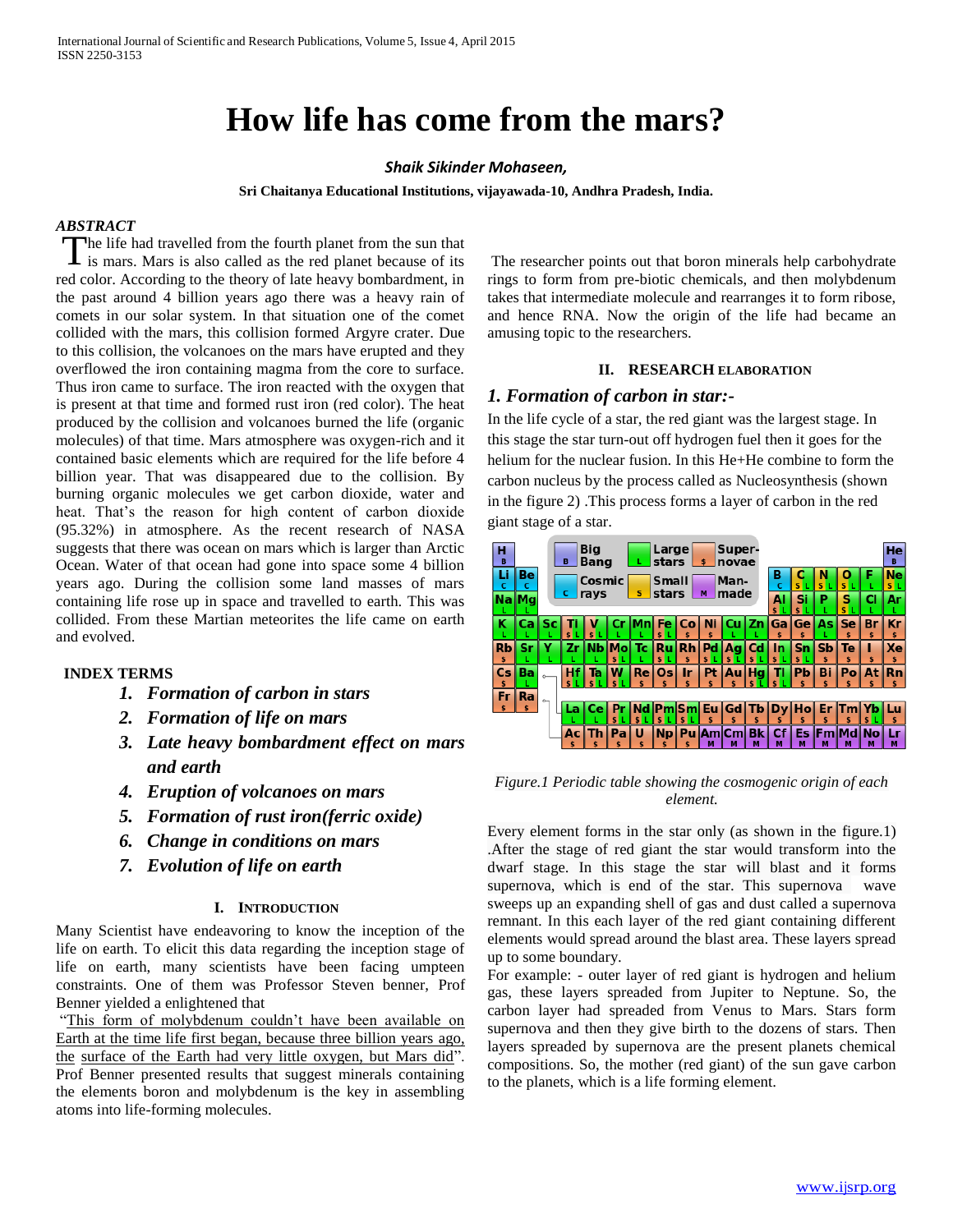International Journal of Scientific and Research Publications, Volume 5, Issue 4, April 2015 ISSN 2250-3153



*Figure.2 Cross section of a red giant showing Nucleosynthesis and elements formed.*

## *2. Formation of life on Mars:-*

As the star scattered the carbon on Venus, Earth and Mars these three planets can u support the life. Because of some reasons Venus and earth are not able to support the life. Venus is the second planet from the sun so that it contained more heat that's why Venus did not supported the life. In case of earth, on the earth there was no water and oxygen before 4.1 billion years ago. So, earth didn't support the life. But mars had every condition that is needed for the survival of the organism. Mars had oxygen, ozone layer, and some basic element which support life such as carbon, hydrogen, nitrogen, calcium, potassium, sulfur, chlorine, and magnesium. These elements were shown in the figure.3. The differences between Martian meteorite and the Martian rocks examined by the NASA rover explained that mars had an oxygen-rich atmosphere 4 billion years ago. Mars planet also had a permanent ozone layer in the past 4 billion years ago which became now as a seasonally ozone layer by the collision of a great comet 4 billion years ago this was founded by ESA's mars express orbiter. Recent NASA discovery states that there was ocean on mars which had water more than that of Arctic Ocean on earth 4 billion years ago. Mars also had a solar wind resistant magnetic field but now it was minimized due to the outcome of iron from the core and the Martian core cooled due to expose of core to cool temperatures during collision. According to Prof. Benner, when molybdenum becomes highly oxidized that it is able to influence how early life formed. Analysis of a Martian meteorite recently showed that there was boron on Mars; we found oxidized form of molybdenum was there too. At first, organic molecule formed (monomer) and they grouped together to form polymers and then they formed the first proto cells. They evolved and then species came on the mars before 4 billion years ago.



*Figure.3 (a) SAM EGA of Rocknest#1 compared to (b) The EGA blank showing selected m/z values plotted in cps As a function of sample temperature during the pyrolysis Run. The hydrocarbon trap temperature cuts used for all of The GC analyses are indicated by blue bars.*

# *3. Late heavy bombardment effect on mars and earth:-*

The Late Heavy Bombardment (abbreviated LHB and also known as the lunar cataclysm) is a hypothetical event thought to have occurred approximately 4.1 to 3.8 billion years ago. During this interval, a disproportionately large number of asteroids and comets apparently collided with the early terrestrial planets in the inner solar system.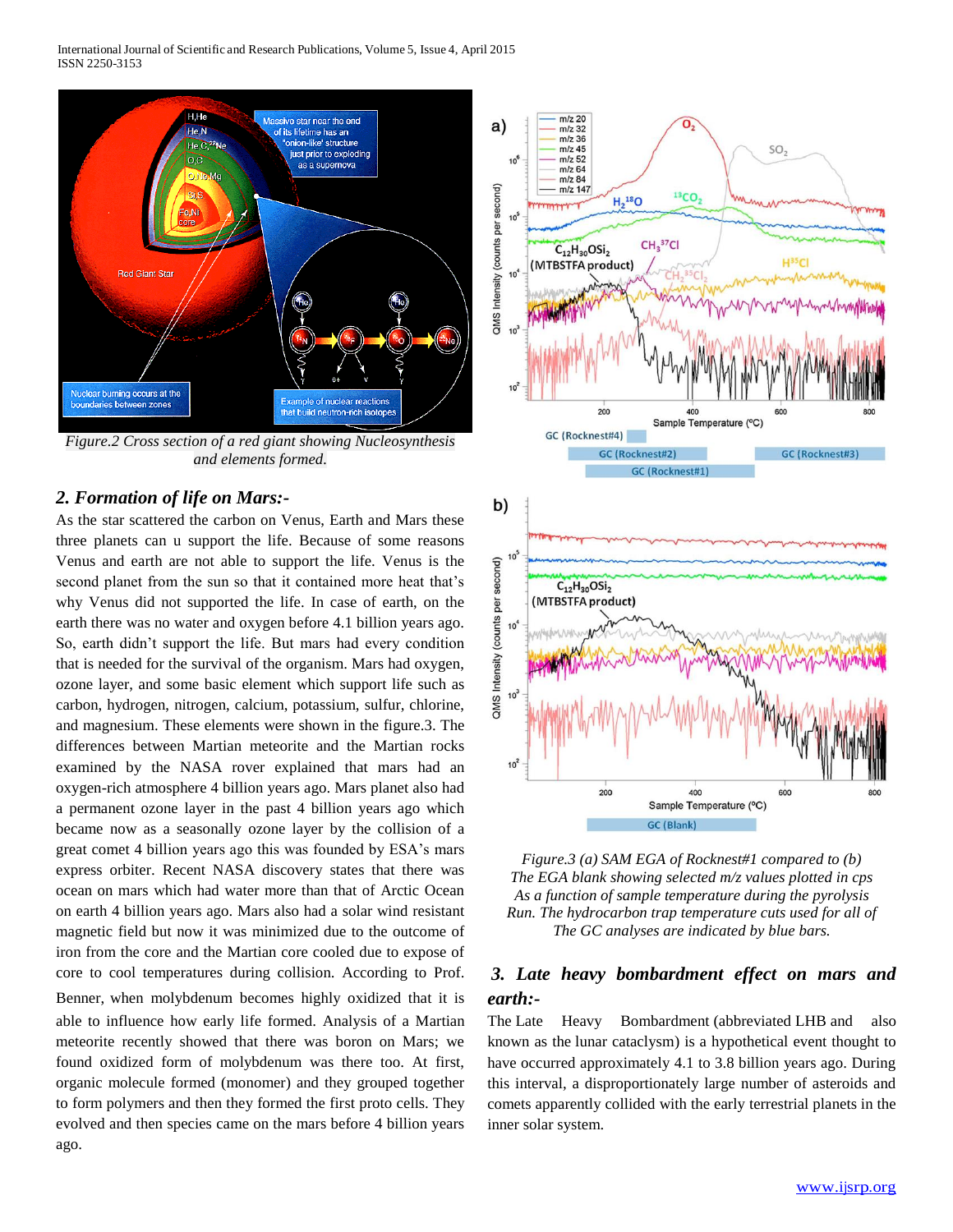International Journal of Scientific and Research Publications, Volume 5, Issue 4, April 2015 ISSN 2250-3153

The LHB happened after the Earth and other rocky planets including mars had formed and accreted most of their mass, but still quite early in Earth history. Due to this late heavy bombardment the giant comet was collided with the mars (evidence for the collision is shown in the figure.4). Due to this collision, the atmosphere of mars which support the life has been destroyed. At this time meteorites of mars and comet attacked the earth. During this late heavy bombardment mars lost the atmosphere and earth gained the atmosphere which is suitable for the survival of life. The earth gained the water by the volcanoes and the comets. The proof of comets contain water is *'*Deep Impact' was a NASA space probe launched from Cape Canaveral Air Force Station on January 12, 2005. This was designed to collide with one of the comet which came near to earth in 2005 to know that comets have water in them .The collision was successful; as a result many million gallons of water had come out from the comet. Scientist doubted that the water on the earth had been deposited by the comets during the late bombardment period.



*Figure.4 The above image was taken from the Google mars and it was an elevation map of an Argyre crater. This was formed around 4 billion years ago. The big green spot is the image was the collision area of comet.*

#### *4. Eruption of volcanoes on mars:-*

During the period of late heavy bombardment (4.1-3.8 billion years ago), one giant comet had collision with the mars. At the time of collision, the life supporting atmosphere of mars has been destroyed. The vibrations that are occurred by the collision on the mars resulted to the eruption of the nearer volcanoes (shown in the figure.5). These volcanoes have high pressure in it. During collision the pressure limit in the volcano has been crossed the

limit, so that volcanoes erupted.



*Figure.5 In the above image we can see the nearest volcanoes to the collision area.*

These volcanoes after the eruption, they brought up the magma containing iron from the core to the surface. As the magma is coming from the inner core. Inner core contains the high amount of iron in it. This iron was spreaded in the surroundings of the erupted volcanoes (shown in the figure.6).



*Figure.6 The above image shows the spreaded magma on the surface of mars by Olympus Mons volcano.*

#### *5. Formation of ferric oxide on mars:-*

Due to the eruption of the volcanoes the iron from the inner core was brought-up to the surface. This iron was reacted with the oxygen present at that time to form ferric oxide in presence of moisture in the air. This is an oxidation reaction. The chemical reaction is given below

\n
$$
4Fe + 3O_2 + 2H_2O \longrightarrow 2Fe_2O_3 \cdot H_2O
$$
\n

\n\n Iron Oxygen Water Hydroated iron (III) oxide (Rust)\n

The present mars is containing that rust formed by rusting of iron that came from magma. As the rust is the powder it was carried away by the wind and spreaded all over the Martian surface that is the reason for the soil containing high content of iron particles (shown in the figure.7).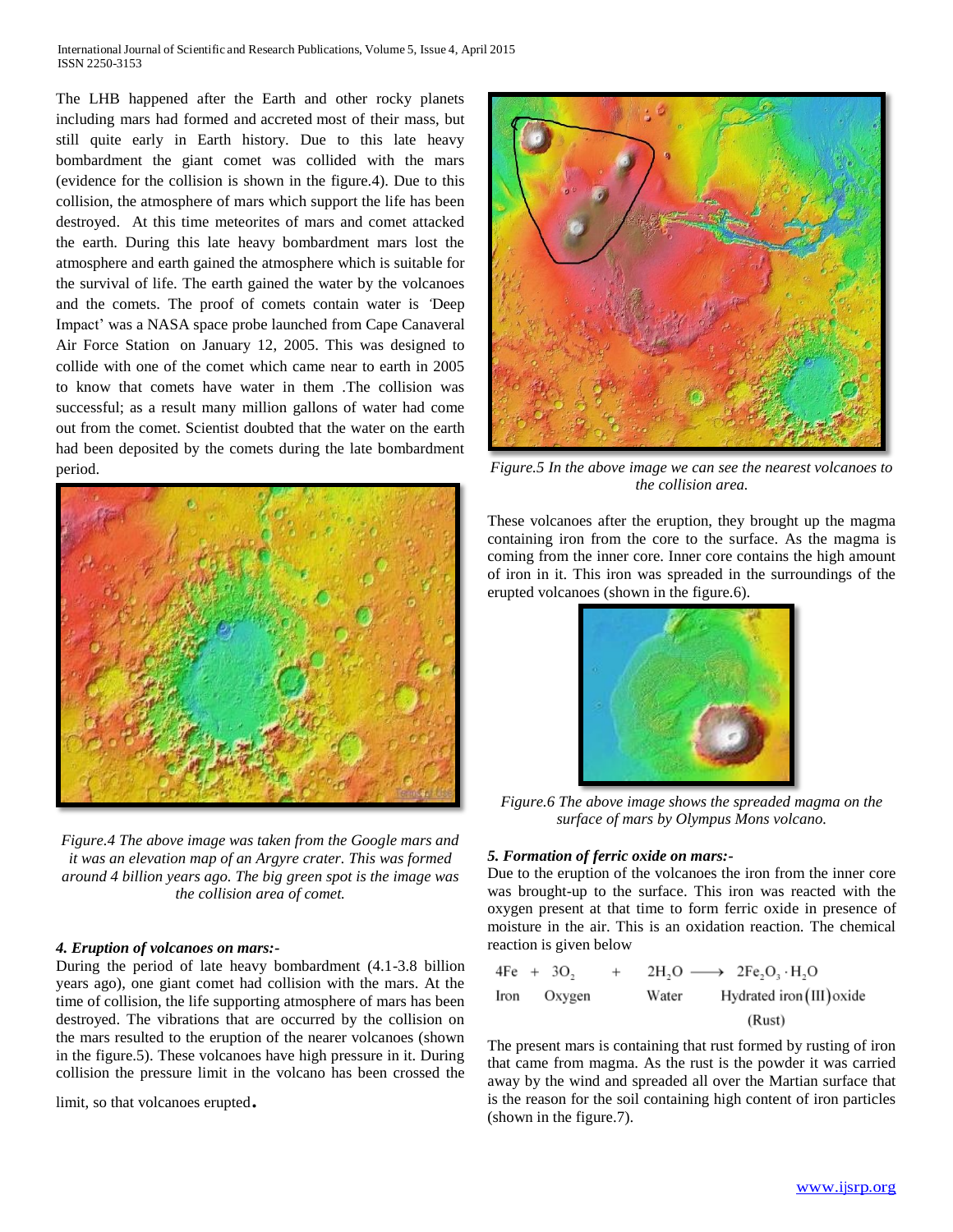

*Figure.7 The above graph refers; mars exploration rover finds these contents in its first close-up examination of a patch of soil on Jan.17, 2004.*

## *6. Change in conditions on mars:-*

Due to the collision of a great comet with the mars, huge amount of the heat was produced. Due to that heat, the organisms of that time have been burned and extincted. Every organism is made-up of organic molecules. By burning the organic molecules we get water, carbon dioxide and heat. The heat evolved from the collision and by burning of organic molecules led the water to evaporate. That water had gone into the space and some content remained on Martian surface, this water helped to the oxidization the iron brought by the magma. The carbon dioxide evolved by combustion of organic molecules was released into the atmosphere.

That's why; the present Martian atmosphere contained 95.32% of carbon dioxide. Due the deposit of iron from the core to the surface led to weakening of magnetic field on mars. In absence of this magnetic field the high energy radiation entered the mars in form of solar winds. Due to the collision on comet on mars the ozone layer and the oxygen rich atmosphere had been destroyed. At the time of collision, some land masses (Martian meteorites) of the Martian surface rose up into space. Some of these were carried the living life in it. The water present in ocean at that time has been gone into space by forceful collision and evaporation. The Martian meteorites (with life) that rose up into space were travelled in all directions and some of them were collided with the earth. As the first Martian meteorite hitted the earth before 4 billion years ago from this life moved Martian surface to earth surface.

## *7. Evolution of life on earth:-*

As the collision occurred on mars a huge land mass (Martian meteorite) rose up into the space. This rock contained spores of bacteria or the seed which is in the stage of dormancy. So far many meteorites are collected which came from the mars.

Out of the 120, mars rocks we have collected so far, some contain promising evidence to support Benner's theory. The below paragraph was the statement given by the Benner was "Analysis of a mars rock recently showed that there was boron on mars. We now believe that the oxidized form of molybdenum was there too. In addition, recent studies show that these conditions suitable for the origin of life may still exist on mars."The fossil record tells us that life first appeared on earth surface is around 3.5 billion years ago.

4 billion years ago, the rocks that are arrived from mars contained the life (organic molecules).Scientists theorize that, simple organic compounds (monomers) slowly formed and combined into more complex compounds (polymers). Then, as sea currents pooled these large molecules by "hotspots" like oceanic shores and hydrothermal vents on the sea floor, they may have eventually combined to form the first protocells. However these building blocks combined, there is growing evidence that the first cells replicated using RNA (ribose nucleic acid)instead of DNA(deoxyribose nucleic acid), and that the switch to DNA replication, which is stable but harder to achieve, happened only much later in the history of evolution. According to the theory of evolution, we and every living being in the world had evolved from the tiny protocells. Repeated formation of new species, change within species and loss of species throughout the evolutionary history of life on Earth can be inferred from shared sets of morphological and biochemical traits, including shared DNA sequences.

## **III. RESULT**

Carbon, which is had come from the stars which is a basic element of the life. Due to unsuitable conditions on Venus and earth, life had not survived and no organic molecules formed. But the mars supported life and formed the organic molecules. During late heavy bombardment (4.1-3.8 billion years ago), life had travelled from the Mars to Earth. This period was very important period for earth because earth gained the life and the atmosphere which supports the life and the lost the atmosphere.

All these situations were happened 4 billion years ago. After this situation, 3.5 billion years ago the life started surviving on earth. By the evolution of these first organisms many new organisms came and many extincted. At present humans and present day organisms were surviving.

## **IV. CONCLUSION**

Late heavy bombardment was the reason for destroy of past life on the mars. That life was vanished by the collision of a giant comet 4 billion years ago. Due to that collision Martian meteorites containing life came to earth. From these rocks the simple organic molecules arrived and they evolved. By evolution the present world had come. So the life on earth has come from the neighboring planet the Mars. According to panspermian theory, "seeds of life present all over the universe". The statement was right because the seed of life was carbon which was produced in all stars that are present in universe.